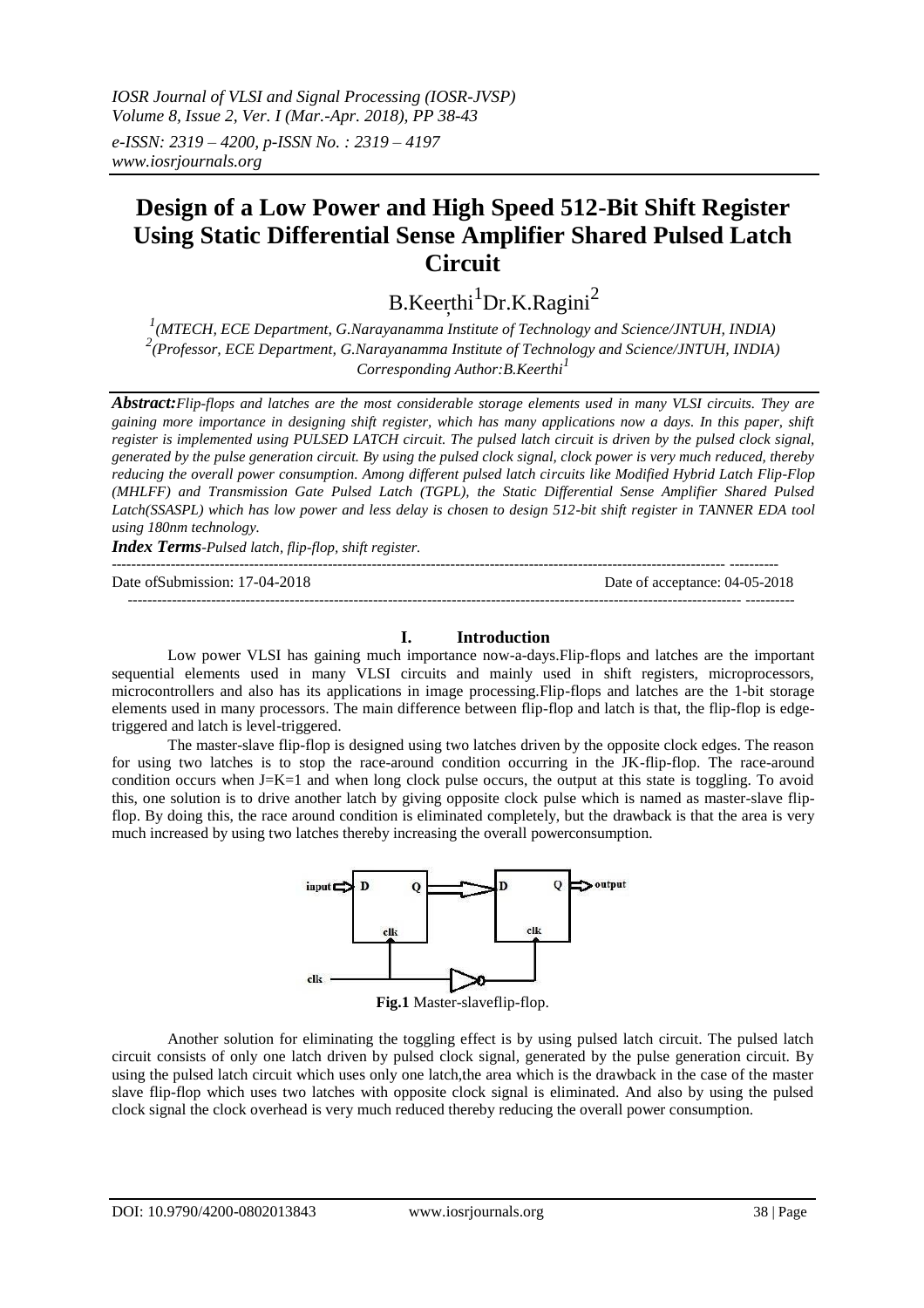

**Fig.2** Pulsed latch circuit

In this article we are presenting comparative analysis of different types of pulsed latches like Modified Hybrid Latch Flip-Fop (HLFF), Transmission Gate Pulsed Latch (TGPL) and Static Differential Sense Amplifier Shared Pulsed Latch(SSASPL) with respective to power, delay and power-delay product and among them the SSASPL which has low power and less delay is used in designing 512-bit shift register. The paper is organized as follows, section II discusses about different design approaches for pulsed latch circuit and their simulation results. Section III discusses the comparative analysis of different pulsed latch circuits. Section IV discusses the design of 512-bit shift register using Static Differential Sense Amplifier Shared Pulsed Latch. Section V gives theconclusion.

#### **II. Different Pulsed LatchedCircuits**



SudhaKousalya and G.V.R.Sagar has proposed Modified Hybrid Latch Flip-Flop(HLFF) [4]. This is one of the pulsed latch circuitand the pulse generation circuit used in this MHLFF consists of inverters and the passtransistor as shown in above Fig.3. The Modified Hybrid Latch Flip-Flop has very simple circuitry with less no. of transistor count and with simple pulse generation circuit. The MHLFF has small discharge path by only through two transistors (N2-N3).The power consumption of the MHLFF is obtained as 175.23uw and the delay is obtained as52ns.

Wael M. Elsharkasy has proposed Transmission Gate Pulsed Latch (TGPL) [1] shown in Fig.4. The pass transistor logic used in the MHLFF, does not provide full swing due to its circuit behavior, so it is replaced by the transmission gate in the TGPL.The power consumption of the TGPL is obatined as 4uw and delay as 57ns. The delay is little high in the case of TGPL, when compared with the MHLFF is due to its high clock load. In TGPL circuit, four transistors are driven by the pulsed clock signal generated by the pulse generation circuit, so the clock load is little higher than the MHLFF, thereby increasing the delay of thecircuit.

Byung-Do Yang has proposed Static Differential Sense Amplifier Shared Pulsed Latch (SSASPL) [2] shown in Fig.5. The drawback of both MHLFF and TGPL circuits is that, they have high delay due to its large discharge path and high clock load. These drawback can be overcome using Static Differential Sense Amplifier Shared Pulsed Latch with very low power consumption. The SSASPL circuit is designed with less transistor count and also with simple pulse generation circuit. The operation of the SSASPL circuit is also very simple when compared with other pulsed latch circuits. When  $clk=1$ ,  $D1=0$ , the n-mos transistor is on, N1 transistor is off and N2 transistor is on, the Q discharges the output to ground and obtained as  $Q=0$ , when  $D1=1$ , N1 transistor is on and N2 transistor is off then Q\_b discharges to ground so Q\_b=0 and Q=1.The power consumption for SSASPL is obtained as 1.98uw and delay as 51ns. The power consumption, area and delayare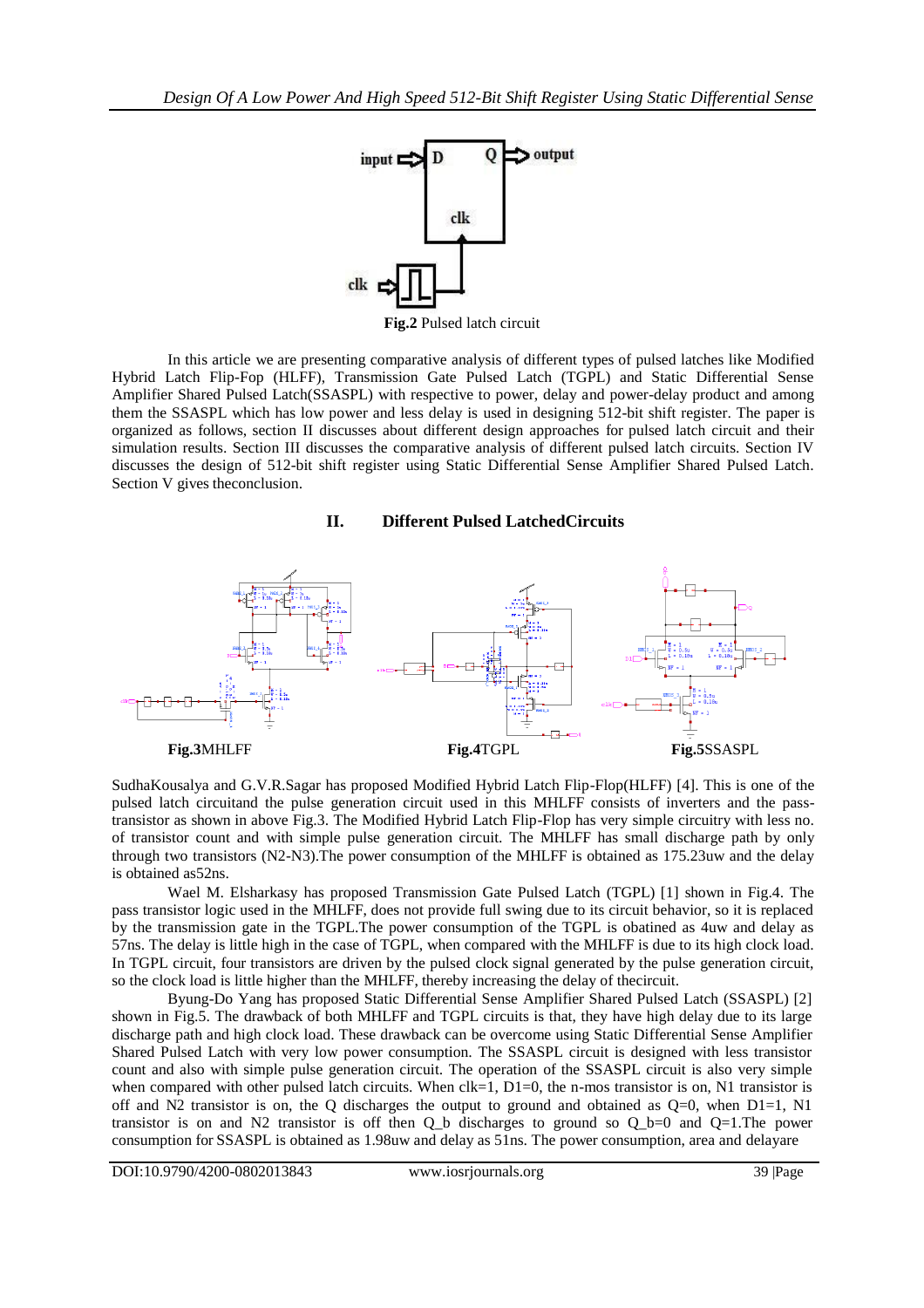very much reduced when compared with the other pulsed latch circuits like MHLFF and TGPL. The SSASPL uses pulse generation circuit to generate pulsed clock signal as shown in below Fig.6. The pulse generation circuit consists of delay unit, NOT gate, AND gate and a buffer.



The latch operation is like whenever the clock is low, the output remains in the previous state and when clock is high whatever the data input is given is obtained at the output,which is shown in above figure. For this MHLFF, as shown in Fig.8, clock time period is taken as 100ns and pulse width is taken as 50ns. In this we considered ten clock pulses in 1us time period. The data pattern is taken as D=10101010 with a time period as 200ns and pulse width of 95ns and the output sequence is obtained as Q=10101010. The rise and fall time are taken as 5ns. The supply voltage is taken as Vdd=1.8v.

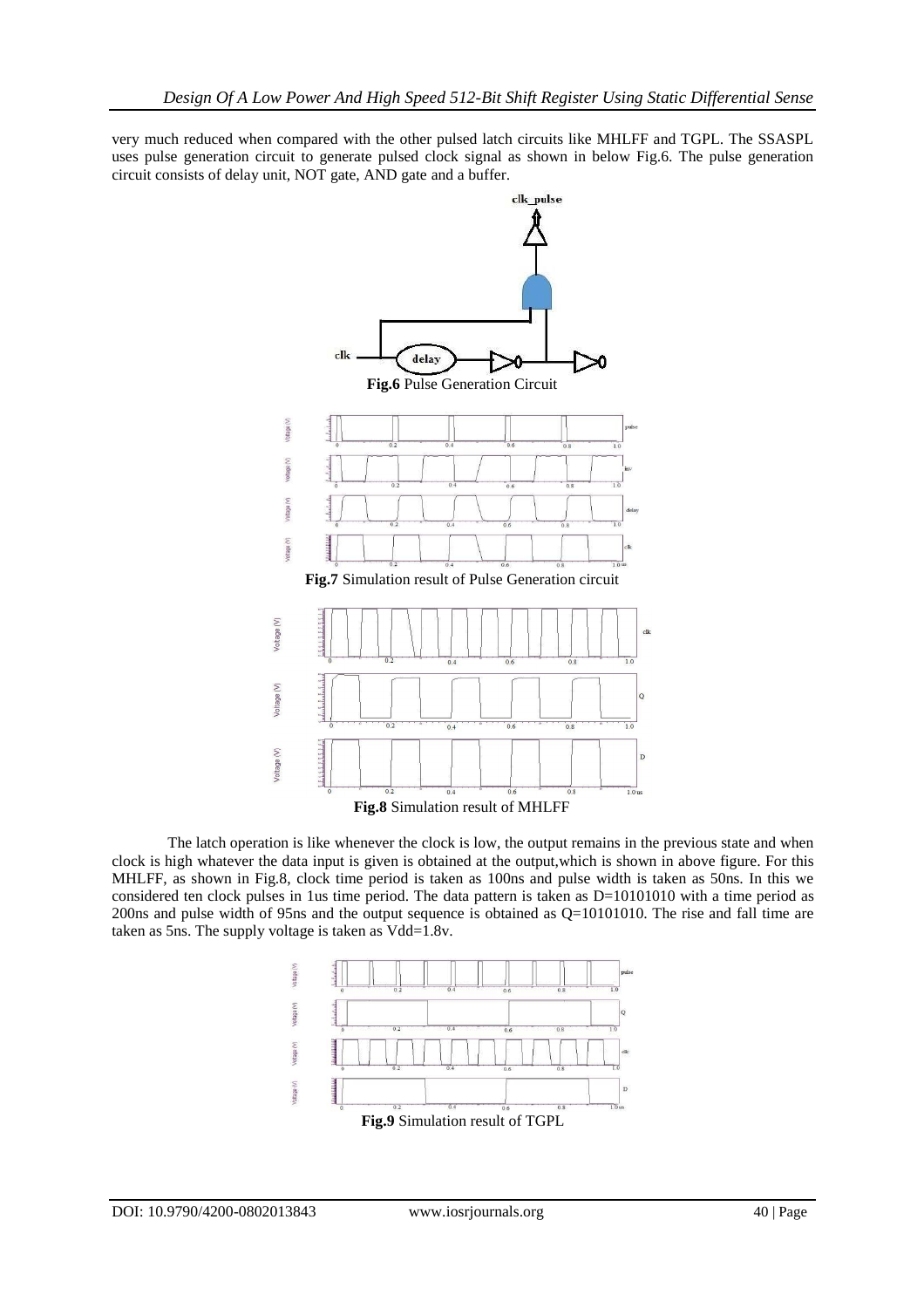Whenever the pulsed\_clock is low, the output remains in the previous state and when pulsed\_clock is high whatever the data input is given is obtained at the output For the TGPL, as shown in Fig.9, clock time period is taken as 100ns and pulse width is taken as 50ns. Similarly in this TGPL, ten clock pulses are taken in 1us time period. The data pattern is taken as D=111000111 with a time period as 600ns and pulse width of 300ns and output sequence is obtained as Q=111000111. The rise and fall time are taken as 5ns. The supply voltage is taken asVdd=1.8v.



For the SSASPL,asshown in above Fig.10, clock time period is taken as 100ns and pulse width is taken as 50ns. In this also we considered ten clock pulses in 1us time period. The data pattern is taken as D=100100100 with a time period as 300ns and pulse width of 100ns and obtained output sequence Q=100100100. Theriseandfall timearetakenas5ns. ThesupplyvoltageistakenasVdd=1.8v.

# **III. Comparative Analysis Of Different PulsedLatches**

In the below two tables, the power and delay results of all pulsed latch circuits like Modified Hybrid Latch Flip-Flop (MHLFF), Transmission Gate Pulsed Latch (TGPL) and Static Differential Sense Amplifier Shared Pulsed Latch (SSASPL) are compared and analyzed that the Static Differential Sense Amplifier Shared Pulsed Latch has low power consumption and less delay. For all pulsed latch circuits the power consumption mainly depends on the clock power. In this SSASPL, due to the pulsed clock signal which is generated by the pulse generation circuit, the clock power is very much reduced and also reducing the overall power consumption. The SSASPL also has less delay and low area consumption due to its circuit behavior and less transistorcount.

| Table.1Power consumption of different latches |            | Table.2 Delay comparison of different latches |            |
|-----------------------------------------------|------------|-----------------------------------------------|------------|
| <b>PULSED-LATCH</b>                           | POWER (us) | <b>PULSED-LATCH</b>                           | DELAY (ns) |
| <b>MHLFF</b>                                  | 175.23     | <b>MHLFF</b>                                  | 52         |
| <b>TGPL</b>                                   | 4.81       | <b>TGPL</b>                                   | 57         |
| <b>SSASPL</b>                                 | 1.98       | <b>SSASPL</b>                                 | 51         |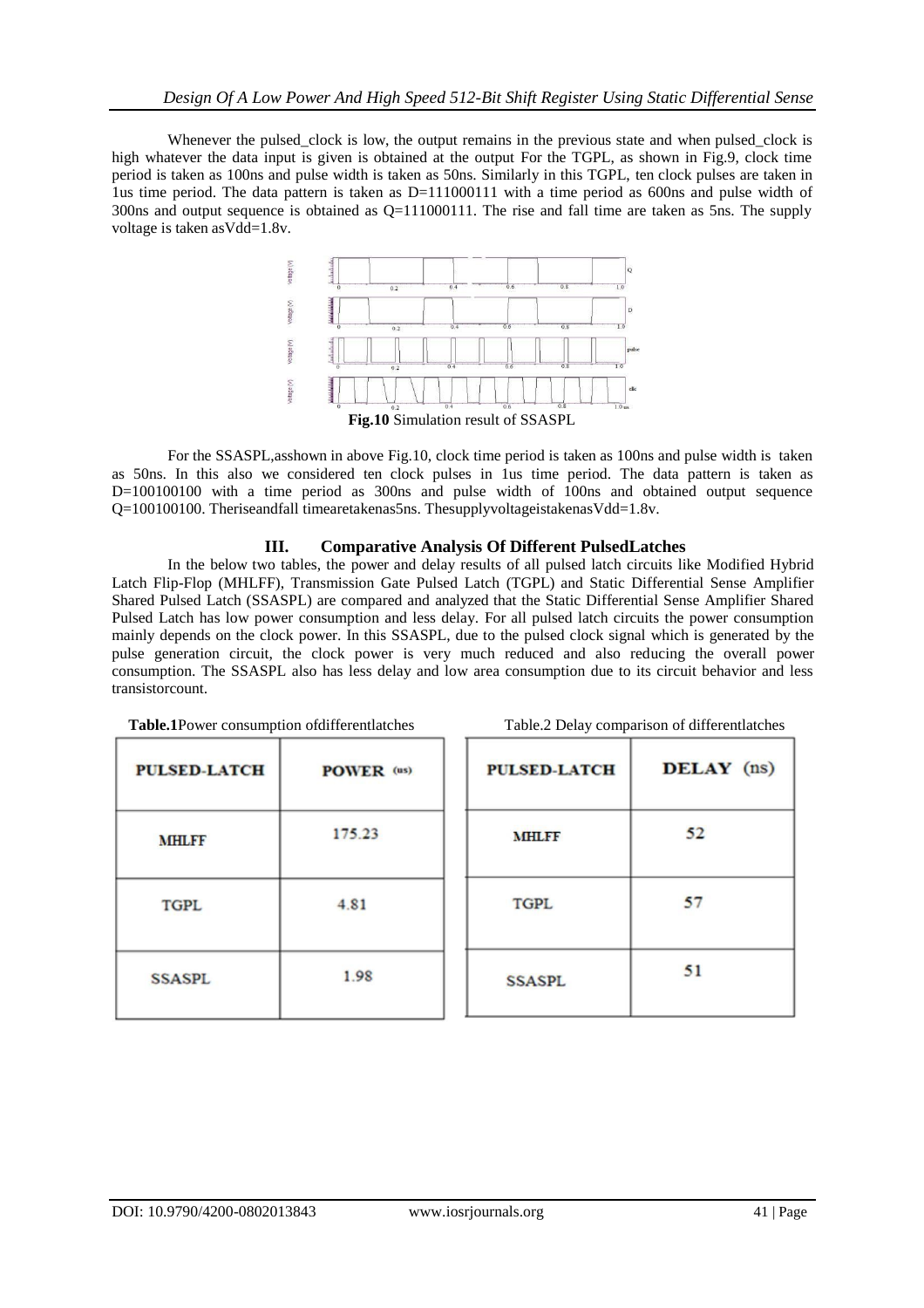



**Fig.11** 512-bit SSASPL shift register

The static differential sense amplifier shared pulsed latch circuit is used in designing 256-bit and 512 bit shift register due to its advantages of low power, less delay and less transistor count. The SSASPL shift register also consumes less power due to its register implementation as shown in above figure.The above register is implemented using parallel implementation. Due to this parallel implementation, the power and delay are very much reduced.The pulsed clock generator shown in above figure, generates delayed pulsed clock signals which reduces the timing violations like set up time and hold time violations. Each delayed pulsed clock signal is given to the all latches in one row and one extra latch is added at each row to store the temporary data which is given as input to the next stage. And the same process is repeated to the next row of latches with the same delayed puled clocksignals.

As shown in above Fig.10, the shift register operation is that, it shifts the data from one latch to the other latch according to the pulsed clock signal i.e, the output of one latch is given as input to the next latch. This process continues till the last 256-bit and for 512-bit shift register according to the different delayed pulsed clock signal. For all latches we are using the same five delayed pulsed clock signals simultaneously, so the clock overhead is reduced than any other shift registerimplementation.



**Fig.12** Simulated waveforms of 512-bit SSASPL shift register